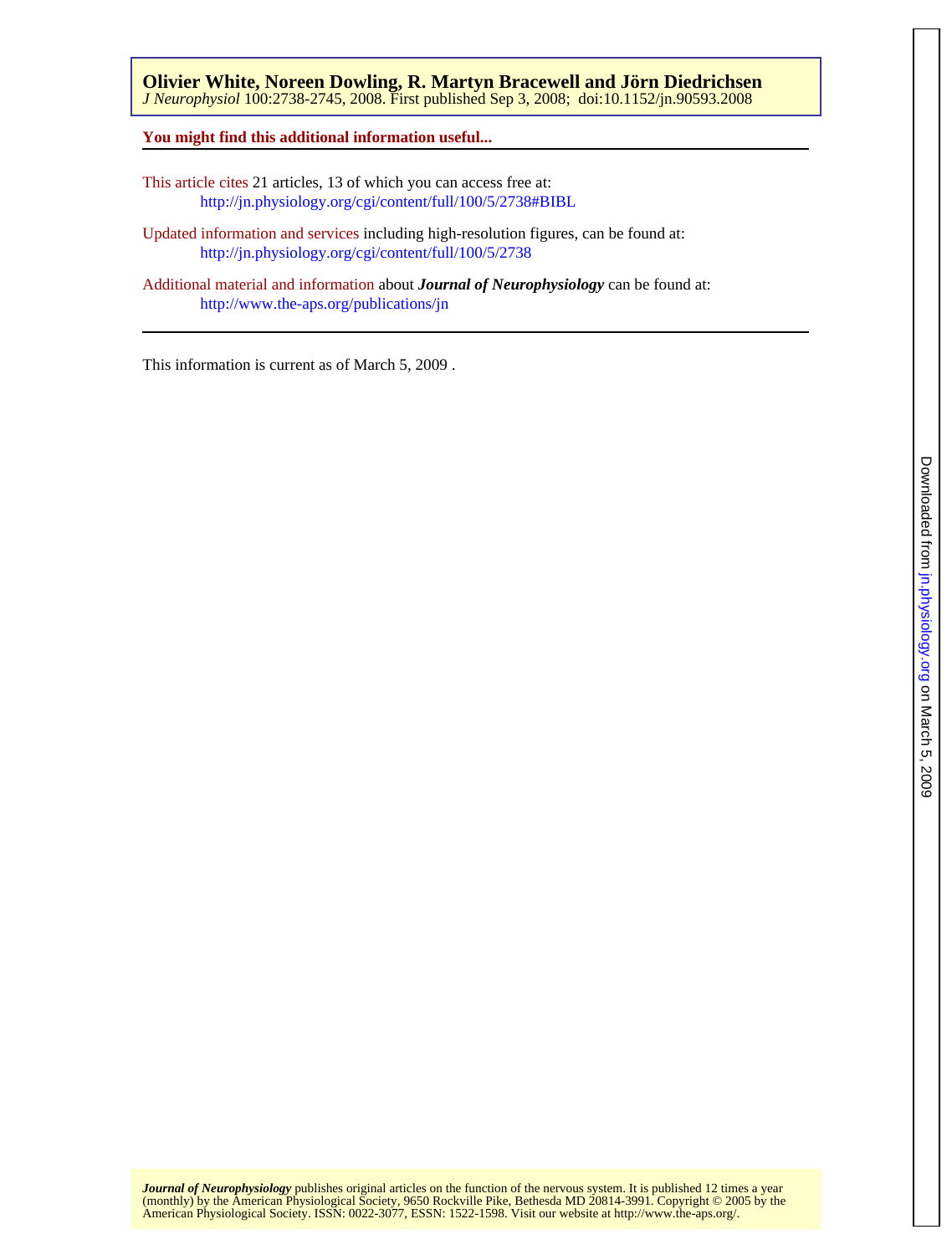# Hand Interactions in Rapid Grip Force Adjustments Are Independent of Object Dynamics

## **Olivier White,<sup>1</sup> Noreen Dowling,<sup>1</sup> R. Martyn Bracewell,<sup>1,2</sup> and Jörn Diedrichsen<sup>1</sup>**

<sup>1</sup>Wolfson Centre for Clinical and Cognitive Neuroscience, School of Psychology, Bangor University, Bangor; and <sup>2</sup>Behavioural Brain *Sciences Centre, University of Birmingham, Birmingham, United Kingdom*

Submitted 21 May 2008; accepted in final form 27 August 2008

**White O, Dowling N, Bracewell RM, Diedrichsen J.** Hand interactions in rapid grip force adjustments are independent of object dynamics. *J Neurophysiol* 100: 2738 –2745, 2008. First published September 3, 2008; doi:10.1152/jn.90593.2008. Object manipulation requires rapid increase in grip force to prevent slippage when the load force of the object suddenly increases. Previous experiments have shown that grip force reactions interact between the hands when holding a single object. Here we test whether this interaction is modulated by the object dynamics experienced before the perturbation of the load force. We hypothesized that coupling of grip forces should be stronger when holding a single object than when holding separate objects. We measured the grip force reactions elicited by unpredictable load perturbations when participants were instructed to hold one single or two separate objects. We simulated these objects both visually and dynamically using a virtual environment consisting of two robotic devices and a calibrated stereo display. In contrast to previous studies, the load forces arising from a single object could be uncoupled at the moment of perturbation, allowing for a pure measurement of grip force coupling. Participants increased grip forces rapidly (onset  $\sim$ 70 ms) in response to perturbations. Grip force increases were stronger when the load force on the other hand also increased. No such coupling was present in the reaction of the arms to the load force increase. Surprisingly, however, the grip force interaction did not depend on the nature of the manipulated object. These results show fast obligatory coupling of bimanual grip force responses. Although this coupling may play a functional role for providing stability in bimanual object manipulation, it seems to constitute a relatively hard-wired modulation of a reflex.

## INTRODUCTION

To lift an object, our fingers have to apply grip forces to the object that are sufficient to counteract both the gravitational and the inertial components of the load force acting on the fingertips (Johansson and Westling 1984). Often grip forces can be adjusted in a predictive fashion; for example, we increase grip forces just before we accelerate an object (Flanagan and Wing 1997; Flanagan et al. 2003) or before the object impacts a known obstacle (Johansson and Westling 1988; Serrien et al. 1999). However, in numerous situations, we must cope with unpredictable perturbations, and grip forces must increase very rapidly to prevent slippage. For example, when using a screwdriver on an unstable object, or when transporting a food item in a crowd of people, rapid and strong increases in grip forces may be needed to restore stability. Experimentally, participants respond with a grip force increase that peaks 80 –100 ms after a sudden increase in load force (Johansson

and Westling 1988; Turrell et al. 1999). This reflex response comprises a short-latency component of spinal origin (Johansson et al. 1994) and then a long-latency supra-spinal component (Cole and Abbs 1988; Johansson and Westling 1988).

In daily life, we often manipulate objects bimanually. When our two hands are linked through an object, the forces generated by one hand are transmitted through the object to the other hand. In these situations, we maintain stability by actively opposing these interaction forces through predictive increases in load and grip forces. Previous experiments have shown bimanual interaction in grip force control, indicated by a positive correlation between the grip forces of the two hands, both during voluntary and unpredictable load increases when holding a single object (Bracewell et al. 2003). In these experiments, however, the authors needed to account for the grip force coupling that was caused by the mechanical transmission of load forces through the object using a partial correlation. The authors found a positive intermanual correlation of grip forces in both the voluntary and reactive conditions; even once the effects of load force correlation were partialled out. This correlation was even stronger in the reactive condition.

During voluntary object manipulation, predictive grip force increases are observed on a hand holding an object, when the other hand acts on it. This predictive grip force control is strongly modulated by task requirements and prior experience (Blakemore et al. 1998; Witney and Wolpert 2003; Witney et al. 2000). When the intermanual dynamics change, this anticipatory mechanism adapts rapidly to maintain accurate predictions (Blakemore et al. 1998; Witney and Wolpert 2003, 2007; Witney et al. 2000). Here, we address the question of whether the reactive grip force coupling is also adaptive and dependent on the nature of the object that is manipulated or whether the grip force coupling is a fixed and immutable element of the human motor system. A number of prior studies have reported that the way we respond with both hands to a perturbation applied to one hand is dependent on task instruction and prior experience (Diedrichsen 2007; Marsden et al. 1981; Ohki et al. 2002). We therefore hypothesize that, when holding a single object, the system should increase the grip force of both hands when a perturbation is sensed on either of the hands, because a force perturbation to one hand is likely to be transmitted to the other. In contrast, this reaction would not be necessary when holding two separate objects. Thus the

Address for reprint requests and other correspondence: O. White, School of Psychology, Adeilad Brigantia, Bangor Univ., Gwynedd LL572AS, UK (E-mail: o.white@bangor.ac.uk).

Downloaded from jn.physiology.org on March 5, Downloadedfrom [jn.physiology.org](http://jn.physiology.org) on March 5, 2009 5002

The costs of publication of this article were defrayed in part by the payment of page charges. The article must therefore be hereby marked "*advertisement*" in accordance with 18 U.S.C. Section 1734 solely to indicate this fact.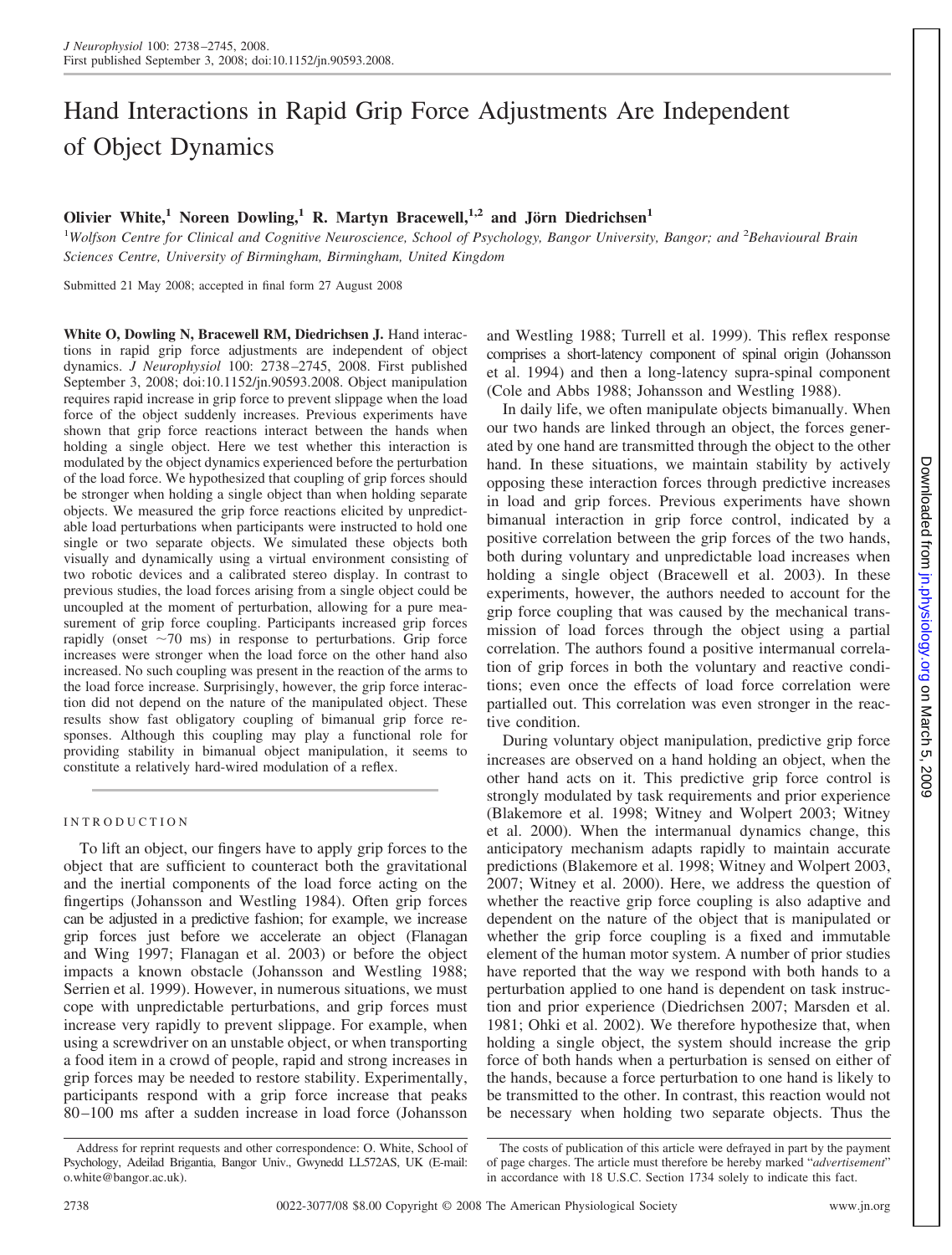strength of grip force coupling may depend on the intermanual dynamics experienced just before the perturbation.

In this study, we measured the grip force reaction elicited by unpredictable load perturbations when participants held one object with two hands, or two separate objects. The visual and mechanical feedback from the objects was simulated using a virtual environment consisting of two robotic devices and a calibrated stereo display. Our apparatus allowed us to completely unlink the load force at the moment of perturbation even when a single object was simulated. Compared with previous studies (Bracewell et al. 2003), we therefore obtained a pure measure of grip force coupling independent of load force coupling. Furthermore, the technique allowed for a strong comparison between the one- and two-object conditions, which otherwise have very different dynamics. In *experiment 1*, we perturbed one or both hands with a rapid increase in load force in the downward direction. In *experiment 2*, the load force perturbation was applied in line with the principal axis of the object(s), such that the horizontal perturbation on one side was maximally transmitted to the other side.

## METHODS

## *Participants*

All experimental and consent procedures were approved by the ethics committee of the School of Psychology at Bangor University (United Kingdom). All participants had normal or corrected to normal vision and did not report any motor disabilities. Twelve volunteers (5 males; mean age, 23.5 yr) participated in the first experiment, and 10 new participants (mean age, 25.1 yr; 4 males) were recorded in the second experiment. They were naïve as to the purpose of the experiment and were debriefed after the experimental session.

#### *Apparatus and stimuli*

Participants were comfortably seated in front of the virtual environment equipment with their head on a chin rest. A horizontal crossbar stabilized the upper body and minimized interaction torques between left and right arm movements. Strain gauges transducers (Honeywell) embedded in a black Plastic-disk (material: Delrin, 30 mm thick, 40 mm diam) were mounted at the end of two robotic devices (Phantom 3.0, Sensable Technologies) (Fig. 1*A*) to record grip forces (range,  $0-15$  N;  $0.01-N$  resolution). Participants looked into two mirrors that were mounted at 90° to each other, such that they viewed one LCD screen with the right eye and one LCD screen with the left eye. This stereo display was calibrated such that the physical locations of the robotic arms were consistent with the visual disparity information. Throughout the experiment, the position of the hands was indicated as three-dimensional (3D) gray spheres (8 mm diam) in the display (Fig. 1, *B* and *C*).

The 3D positions and forces of the robotic arms were controlled at 1,000 Hz to simulate either two separate objects ( $6 \times 4 \times 3$  cm, 150 g) in each hand (Fig. 1*B*) or one object ( $12 \times 4 \times 3$  cm, 300 g) held between the two hands (Fig. 1*C*). These objects could be translated and rotated without constraint and were simulated using Newtonian rigid-body dynamics (Baraff 1997). To allow for the stable simulation of inertial objects, the endpoint of the robot was attached to the virtual object via a simulated spring (stiffness, 800 N/m). Furthermore, the low-level routines of the robotic devices were rewritten, such that position and velocity were estimated using a Kalman filter. In this way, participants experienced the natural inertial and gravitational forces while manipulating the objects in the workspace. When a single object was simulated, participants also experi-







FIG. 1. Experimental apparatus. *A*: the participant held each grip force sensor attached to the robot arms with a precision grip (index finger opposing the thumb). During the experiment, the participants could see either 2 separate objects (*B*) or 1 object (*C*), and the corresponding object dynamics was simulated to calculate the forces produced by the robotic arm. The small spheres represent the location of the link between the object and the hand (hands not visible in *C*).

enced the intermanual dynamics, i.e., a force applied by the left hand was transmitted through the object to the right hand.

## *Experiment 1: vertical perturbations*

To start a trial, participants moved their two hands into two gray starting spheres (8 mm diam), displayed 6 cm to the left and right of the body midline at breast height. In the two-object condition, two objects were attached to the hands, whereas in the one-object condition, a single object was suspended between the hands. In both conditions, two target spheres (gray, 8 mm diam) appeared simultaneously 12 cm above the home position. Participants were instructed to move the block(s) upward on to the target spheres. Once the participant had reached the target spheres, they were asked to hold the object(s) steady in that position using a relaxed grip. To ensure that participants did not increase the grip forces during this waiting period in anticipation of the perturbation, the color of the object turned red when either hand exceeded a grip force of  $>3$  N. After a randomly assigned time period between 500 and 1,000 ms, a vertical force perturbation was applied to each side of the object. This perturbation was designed to mimic a rapid increase in the weight of the object by 0 (no perturbation), 33, 66, 100, and 133% (Fig. 2*C*). Load forces peaked  $\sim$ 80 ms after perturbation onset, followed by an oscillation induced by the simulated spring dynamics. When hand position changed by 25 mm, the participant was awarded a point, and the cumulative score was presented on the screen.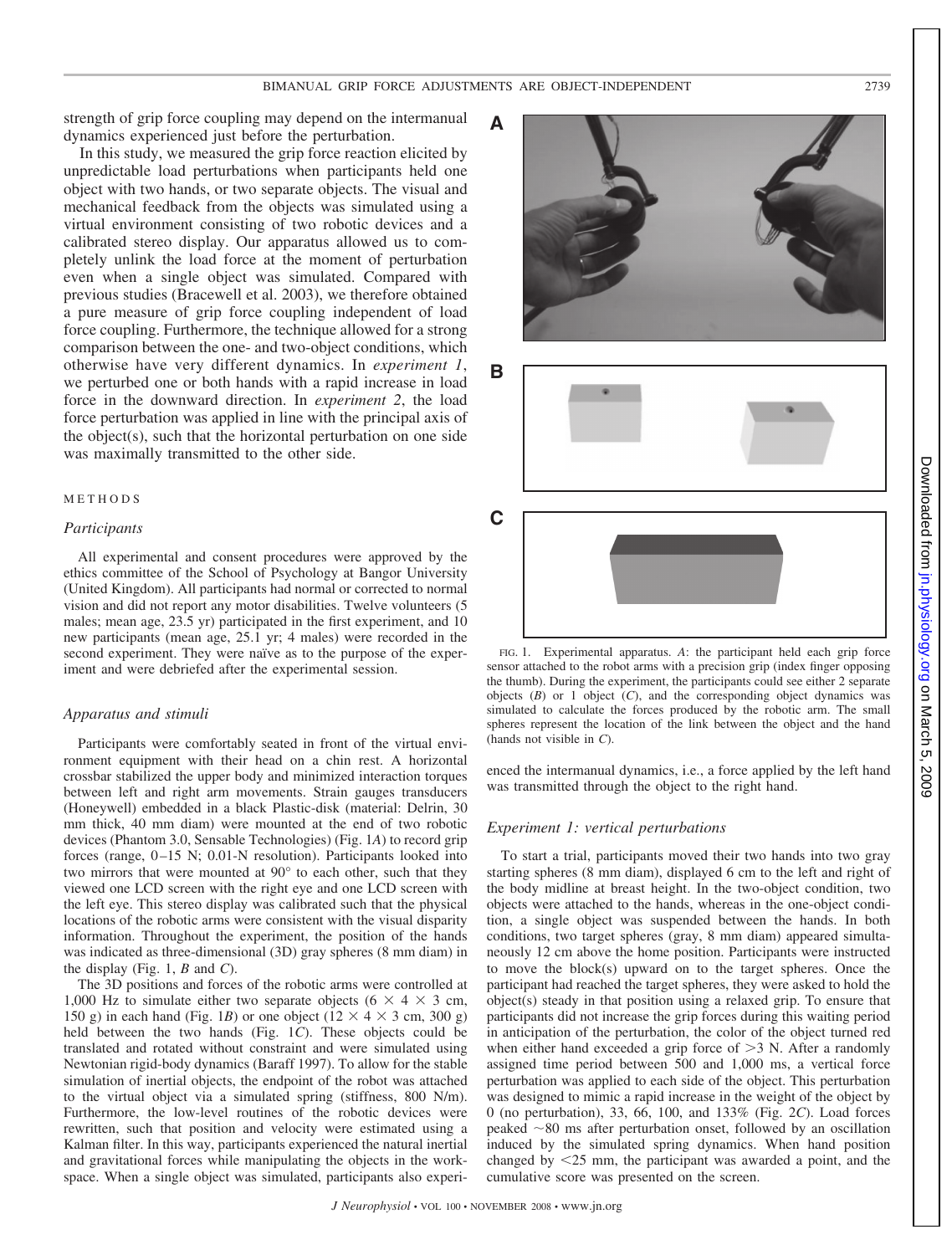

FIG. 2. Velocity (*A*) and grip force rate (*B*) profiles as a function of time when the hand is perturbed at a level of 100%. Profiles are averaged across participants, object conditions, and hands. Each line corresponds to a different level of perturbation of the other hand. *Time 0* is the onset of perturbation. *C*: force profile of the 100% vertical perturbations applied in *experiment 1*. The downward increases in load force for the 5 levels of perturbations (0, 33, 66, 100, and 133%) are scaled versions of this 100% force profile.

All 25 combinations of the five perturbation levels on the right and on the left hand were repeated twice each in a block. In a training block, participants familiarized themselves with the task and apparatus. They performed 20 trials in the one-object and 20 trials in the two-object condition. In these blocks, they experienced the natural object dynamics even after the perturbation. This was followed by six blocks of 50 trials, in which load forces were always decoupled during the perturbation. The object condition alternated between blocks, and their order was counterbalanced across participants.

## *Experiment 2: horizontal perturbations*

Ten different volunteers participated in *experiment 2*. The apparatus, instructions, and task were identical to those used in *experiment 1*. However, because we did not find a modulation of grip force coupling based on the object dynamics in *experiment 1*, we made two changes. First, the perturbations were applied horizontally, in line with the principal axis of the single object, such that they would be maximally transmitted through the object. Second, catch trials in which the natural object dynamics was interrupted at the moment of perturbation were embedded in trials in which the natural object dynamics persisted. We used eight different patterns of horizontal perturbations (Fig. 4*A*). In Unilateral trials, only the left hand or the right hand was perturbed sideways, resulting in four combinations. In the two Opposite trials, the forces applied to each hand were in opposite directions. The two Same trials induced perturbations of both hands in the same direction. We used a sigmoidal perturbation profile (Fig. 4, *B* and *C*, dashed line) that was similar in the first 80 ms to the one used in *experiment 1*.

Each of the eight perturbations was presented six times per block, and participants performed 16 blocks of 48 trials. In every block, 16 trials were randomly chosen to be catch trials in which the physical link between the two hands was removed. In the remaining 32 trials, the natural object dynamics remained intact. The object condition was alternated every two blocks, and the order was counterbalanced across participants. As in *experiment 1*, the participant was awarded a point when hand position was perturbed by  $\leq$ 25 mm.

#### *Data analysis*

Position and grip forces were recorded at 200 Hz. The load forces were inferred from the commands to the robot motors. In a control experiment in which we pushed the grip force transducers against a stiff surface using the robot motors, we determined the internal delay between sending the force command and the force and kinematic measurements to be 15 ms. Therefore the load force trace was shifted in time accordingly. Grip force rate and velocity were obtained using a central-difference algorithm. All trials were aligned to the onset of the perturbation. We averaged the grip force and velocity traces for each participant, hand, and condition and determined the time and value of the maximal grip force rate and velocity on these averaged traces. By convention, velocity was positive in the direction of the perturbation.

A three-way repeated-measures ANOVA was conducted on peak grip force rates and peak velocities to assess the effects of perturbation level on one hand, perturbation level on the other hand, and object condition. The data were tested for sphericity with Mauchly's test. If sphericity was violated, the degrees of freedom were adjusted as necessary with the Greenhouse-Geisser method. Paired *t*-test of individual subject means were used to investigate differences between object conditions on the above variables. The values reported in the text are mean  $\pm$  SD. The statistical analysis was done using the SPSS package (SPSS, Chicago, IL).

## RESULTS

In the first experiment, we simulated the interaction forces arising from either a single object or from two separate objects in a virtual environment. We perturbed one or both of the hands with a rapid increase in vertical load force. At the moment of perturbation, the load forces of the two hands were always uncoupled, allowing us to assess grip force coupling in the absence of any load force coupling.

The load force increases led to a rapid downward perturbation of the hand. Figure 2*A* shows the downward velocity of the right hand for the 100% perturbation, averaged over hands,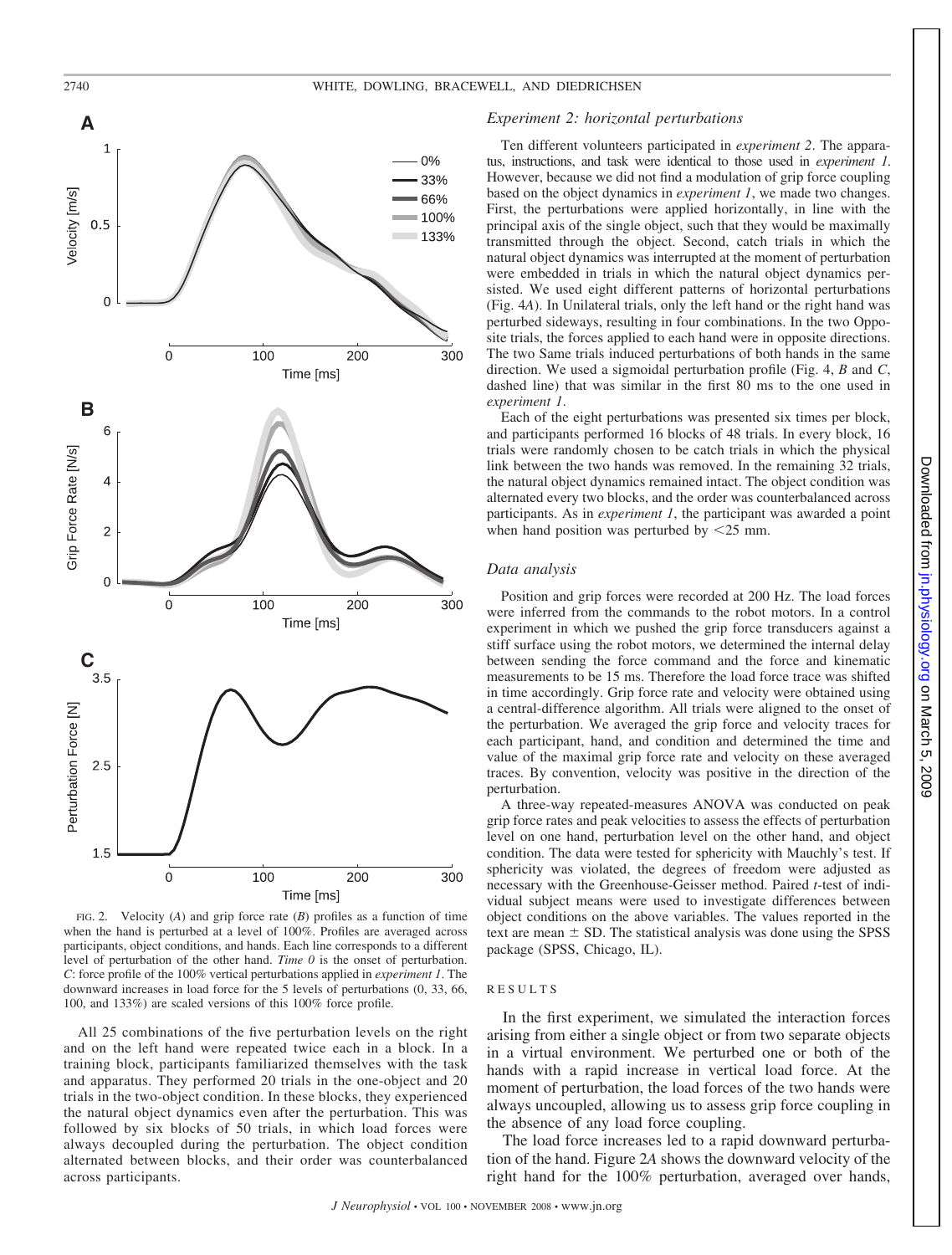object conditions, and participants. The downward velocity was independent of the perturbation level of the other hand, as shown by the overlapping lines in Fig. 2*A*. To quantify this observation, we determined the peak velocity for each participant, hand, perturbation, and object condition on the average trace. Peak velocity occurred on average  $85.3 \pm 4.3$  ms after the onset of the perturbation. The mean peak velocities (Fig. 3*A*) were submitted to a repeated-measures ANOVA with the factors perturbation level, perturbation level on the other hand, hand (left vs. right), and object condition (1 vs. 2 objects). As expected, the peak velocity increased with increasing perturbation level ( $F_{4,44} = 440, P < 0.001$ ). We found that the left hand showed on average higher peak velocities than the right hand  $(F_{1,11} = 112.6, P \le 0.001)$ . However, the peak velocity was independent of the object condition ( $F_{1,11} = 0.06$ ,  $P =$ 0.817), and most importantly, was also independent of the level of perturbation to the other hand  $(F_{4,44} = 1.4, P = 0.234)$ . These findings show that the two arms reacted independently to the load force perturbation, making the physical situation on the finger– object interface identical across different perturbation and object conditions. Therefore any modulation or coupling of grip forces has to arise from grip force control per se, rather than being caused indirectly by differences in the sensory input to the fingertips, such as the occurrence of microslips.

Given the independence of the perturbations to the arms, we now turn to the main focus of this experiment, the coupling of grip forces. The average grip force rate for a 100% perturbation of the right hand, averaged over object conditions and participants, shows the rapid and stereotypical increase, starting  $\sim$  70 ms following the perturbation. The peak grip force rate was observed on average  $131 \pm 12$  ms after perturbation onset. The slightly slower time course in comparison to previous studies is likely because of the less rapid increase in load force used here.

In contrast to the velocity of the arm, grip force rates showed a clear dependence on the level of perturbation to the other hand: the higher the perturbation on the contralateral side, the more rapidly grip forces increased (Fig. 2*B*, separate lines). To determine the strength of the influence of one hand onto the other, we plotted the peak grip force rates as a function of the perturbation level of the other hand (Fig. 3*B*). The slope of the lines can be interpreted as a measure of the coupling strength and was estimated separately for participants, hands, object conditions, and perturbation levels. Consistent with

133%

100%

Mean Peak Grip Force Rate [N/s]

 $\alpha$ 

33 66

 $\mathsf{A}$  **B** Perturbation **B** 

1 object

160

120

80

 $^{40}$ 

 $\mathsf{O}$ 

33 66 100 133

Perturbation other [%]

Mean Peak Velocity [mm/s]

previous results, we found positive slopes  $(t_{11} = 4.6; P =$ 0.001) in the one-object condition. Furthermore, the strength of the interaction between grip force rates increased with increasing levels of perturbation; an ANOVA showed a significant increase of the slope with increasing perturbation levels on the hand  $(F_{4,44} = 4; P = 0.008)$ . Thus our experiment provides clear evidence for coupling of grip force in the absence of load force coupling and shows that this interaction—at least as measured by grip force rate—is nonlinear rather than purely additive.

Importantly, if the coupling between grip force reactions was dependent on the participant's current estimate of object dynamics, we would have expected less coupling when holding two objects. However, we also observed positive slopes in the two-object condition  $(t_{11} = 3.9; P = 0.002)$ , which did not differ from the slopes observed in the one-object condition  $(F_{1,11} = 1.7; P = 0.217)$ . Thus the overall strength of bimanual coupling did not depend on the estimated dynamics of the held object.

Unexpectedly, however, we found an interaction between object and perturbation level on the hand ( $F_{4,44}$  = 3.8; *P* = 0.01). Indeed, the slopes for the one- and two-object conditions were identical for the lower levels of perturbations but diverged beginning with the 100% perturbation level. In other words, the interaction was driven by the fact that when both hands were perturbed strongly, grip forces increased less rapidly when the participants held a common object than when they held two separate objects.

In sum, grip force coupling was not modulated by the object condition. We had hypothesized that grip force coupling would have been reduced in the two-object condition, but we found that strength of the coupling was even slightly higher for the two-object condition for the stronger perturbation levels.

Before considering possible reasons for these findings, we addressed two limitations of the first experiment that might have prevented us from observing the predicted modulation. First, at the moment of perturbation, the load forces were always uncoupled (all trials were catch trials). It is therefore possible that participants learned that it did not matter whether they held one or two objects, hence attenuating any differences in grip force control. Second, because we applied the perturbations downward, the object could rotate freely in reaction, preventing a transmission of the forces to the other side. Therefore, although the object never slipped out of the grasp,



100 133

Perturbation<br>self [%]

133%

100%

33%

 $0%$ 

FIG. 3. Mean peak velocities (*A*) and peak grip force rates (*B*) of the perturbed hand, categorized by level of perturbation (*right*) as a function of the perturbation on the other hand. The 1-object and 2-object conditions are represented by solid and dashed lines, respectively. Error bars are between-subject SE.

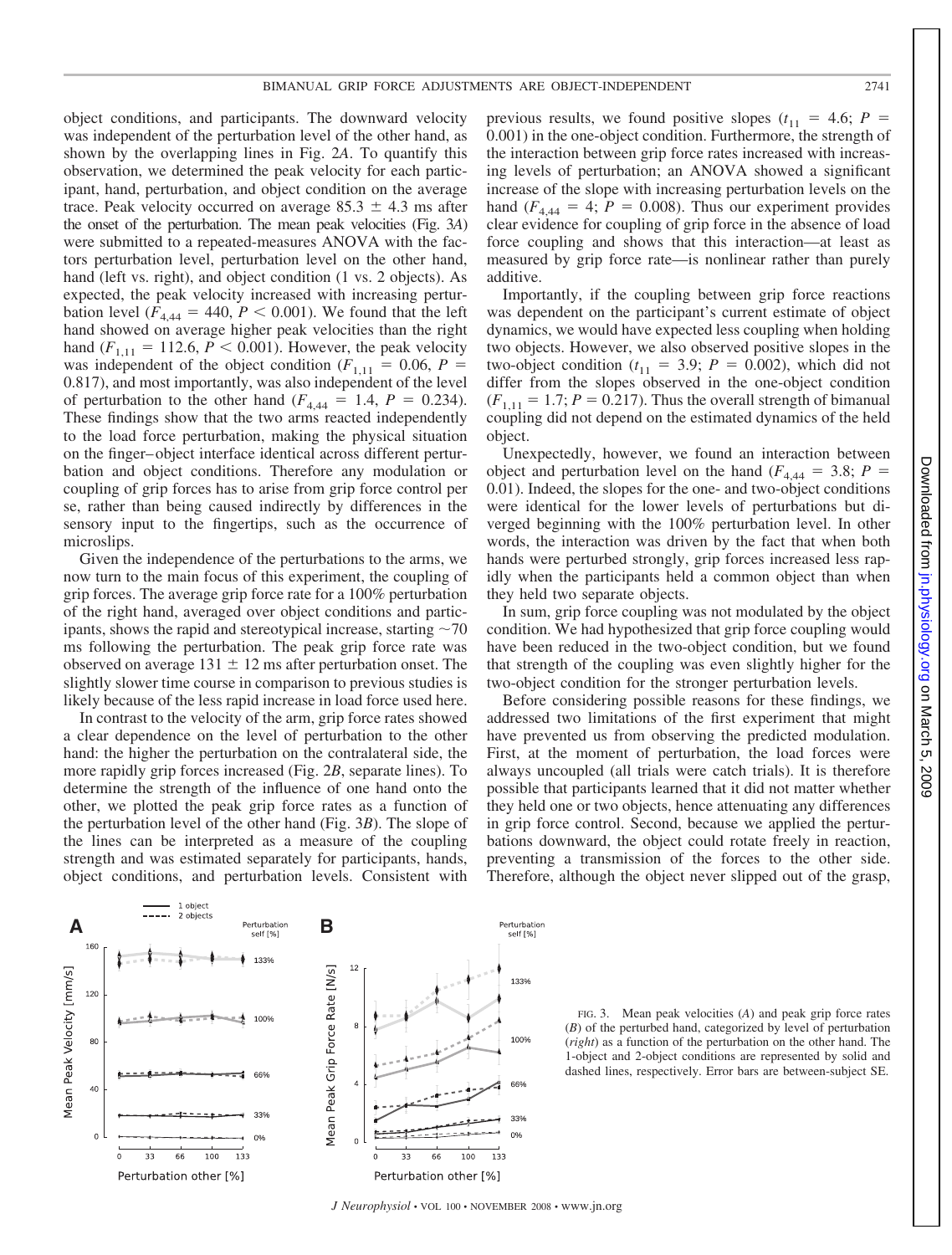bilateral grip force increases were suboptimal to prevent slippage. One might predict stronger grip force coupling in a situation in which load forces are transmitted maximally through the object.

In the second experiment, we addressed these two issues. First, we left the natural object dynamics intact on two thirds of the trials and only used one third of the trials as catch trials in which the load forces were artificially uncoupled to test the grip force interactions. Even if grip force interactions could adapt rapidly to the combination of perturbations on the last trial, participants would experience a difference in dynamics during most of the trials and any difference between the oneand two-object conditions should now become apparent. Second, we wanted to create a situation in which one would predict a strong and specific modulation of the grip force coupling with changing object dynamics. Therefore the load force perturbations were applied laterally, in line with the major axis of the virtual single object. Specifically, the robots either perturbed one hand (Fig. 4*A*, Unilateral), or both hands either in the same direction (Same) or in opposite directions (Opposite). These perturbations lead to very different consequences depending on the nature of the object. In the twoobject condition, the resulting load forces were independent of the perturbation on the other hand, as shown by the overlapping lines (Fig. 4*B*). In contrast, in the one-object condition, pulses were transmitted through the object (Fig. 4*A*). Opposing force pulses quickly cancelled each other out after the simulated springs between the hands and object started to be stretched. This was not the case when the force pulses were applied in the same spatial direction. Catch trials were identical in the two object conditions (Fig. 4, dashed lines). Therefore we can make specific predictions about the optimal grip force modulation in the one-object condition: grip force should increase less for perturbation in opposite directions compared with perturbations in the same direction.

Figure 5 shows the average grip force rate profiles for the three different types of perturbations. When holding one object under natural dynamic conditions, the average grip force rate response was maximal when the object was perturbed on both sides in the same direction (Fig. 5*A*, Same, gray solid line;  $16.7 \pm 9.9$  N/s). When the load forces opposed each other (Fig. 5*A*, Opposite, gray dotted line), the perturbations cancelled out and grip force increases were minimal  $(3.5 \pm 3.3 \text{ N/s})$ . When the object was perturbed only on one side, the perturbed (Fig. 5*A*, Unilateral, black solid line;  $7 \pm 6.4$  N/s) and the nonperturbed (Fig. 5*A*, Unilateral, black dotted line;  $6.1 \pm 5.8$  N/s) hands both increased their grip force as the forces were transmitted through the object. In the two-object condition (Fig. 5*B*), there was no mechanical link between both sides. Grip force rate responses were equivalent in the Opposite and Same perturbations  $(t_9 = -1.1; P = 0.289, 17.2 \pm 10.2 \text{ vs.})$  $16.3 \pm 8.9$  N/s, respectively). In sum, under natural dynamics, participants showed a clear difference in the grip force increases when holding a single versus two separate objects.



FIG. 4. *A*: sketch of the patterns of horizontal perturbations in *experiment 2*. Force perturbation profiles in the 1-object (*B*) and 2-object conditions (*C*). The Unilateral, Opposite, and Same perturbations are represented in black, dotted gray, and solid gray lines, respectively. For the Unilateral perturbation, the perturbed (solid line) and unperturbed hand (dotted line) are shown separately. The perturbation in catch trials are shown in dashed black lines and are similar in the 2 object conditions. Perturbations are averaged across hands and perturbation directions.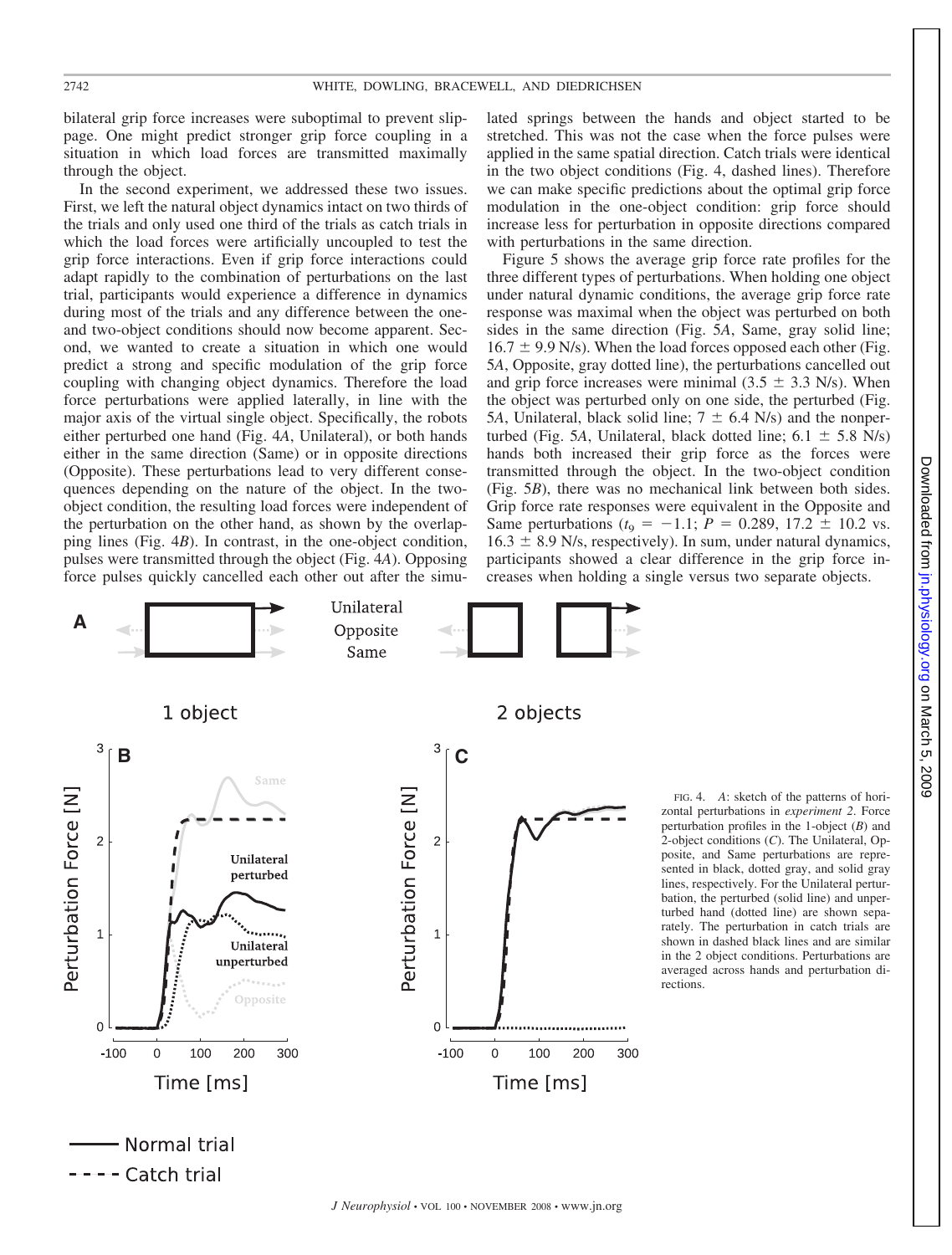

On catch trials, the natural dynamics of the simulated object was interrupted (Fig. 5, *C* and *D*). In this way, we were able to measure any object-dependent change in grip force rate control under identical load force conditions at the moment of perturbation. As in *experiment 1*, the induced displacement of the hands was independent of the perturbation to the other hand. Peak velocity occurred on average  $118.2 \pm 8.2$  ms after perturbation onset. The average peak velocities were the same across the three perturbation conditions, Unilateral, Opposite, or Same  $(F_{2,18} = 2.1; P = 0.152)$ , and across object conditions  $(t_9 = 0.9; P = 0.379).$ 

The results for the average peak grip force rate confirm and extend our findings in *experiment 1*. The peak grip force rates were observed on average  $135 \pm 19$  ms after perturbation onset. We found higher grip force rates when both hands were perturbed (Same and Opposite conditions,  $17 \pm 9.3$  vs.  $17 \pm$ 10.3 N/s, respectively) than when only one hand was perturbed (Opposite vs. Unilateral:  $t_9 = 6.2$ ,  $P < 0.001$ ; Same vs. Unilateral:  $t_9 = 6.8$ ,  $P < 0.001$ ; 14.6  $\pm$  11 N/s). In contrast, we found no difference between Opposite and Same perturbations  $(t_9 = 0.1; P = 0.96)$ . We also again found a small increase in grip force on the unperturbed side (Fig. 5*B*, Unilateral, black dashed line;  $t_{39} = 4.8$ ,  $P < 0.001$ ,  $1.8 \pm 3.37$  N/s). These results replicate the coupling of grip forces, again consistent with the results found in *experiment 1*.

This grip force coupling was not modulated by the type of object because object condition did not interact with the type of perturbation ( $F_{2,18} = 1.9$ ;  $P = 0.18$ ). Therefore our second experiment also failed to find a specific modulation of bilateral grip force coupling based on estimated object dynamics. However, when both hands were perturbed, grip force increased less rapidly in the one-object than in the two-object condition (16.2 vs. 17.9 N/s;  $F_{1,9} = 5.6$ ;  $P = 0.043$ ).

In *experiment 2,* we analyzed two additional aspects of grip force coupling. First, we found a significant positive correlation between peak grip force rates on the left and right hand within each perturbation condition  $(r = 0.54)$ . In line with our other findings, this correlation was the same for the one-and

FIG. 5. Averaged grip force rate profiles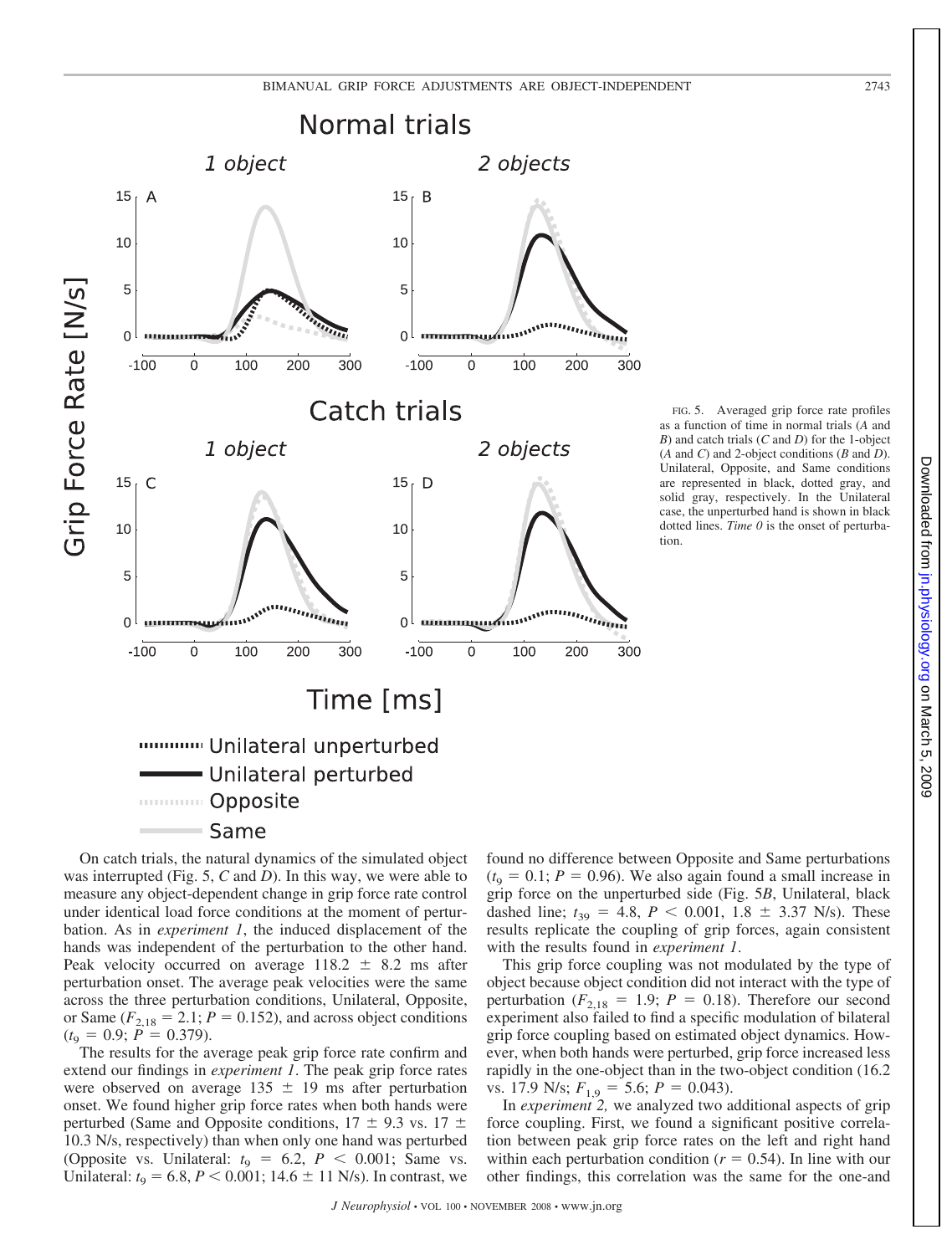two-object conditions  $(t_{19} = 1.5; P = 0.147)$ . Second, we thought to determine whether the grip force increase on the current trial was influenced by the immediate history of perturbation. We analyzed the peak grip force rates on the perturbed hand, depending on whether the previous perturbation was on the same, the other, or both hands. The ANOVA failed to show an effect of the previous perturbation ( $F_{2,18} = 1.7; P =$ 0.208) or an interaction between the previous trial and the current trial  $(F_{4,36} = 1.1; P = 0.92)$ .

To summarize, *experiment 2* confirmed the observations made in *experiment 1*. First, grip force reactions of the two hands interact through a very rapid mechanism. Although this coupling was nonlinear and more apparent for higher levels of load force perturbations, it was visible already when only one hand was perturbed. Second, we did not find evidence that the strength of the grip force coupling was modulated in an objector directional-specific fashion. However, for trials in which both hands were perturbed, we observed in the two experiments that grip force increases were slightly slower when one object rather than two objects were manipulated.

#### DISCUSSION

In two experiments, we studied whether the fast coupling between reactive grip force increases of the hands is a fixed element of the human motor system or whether it is adaptive and dependent on the nature of the object that is manipulated. When our hands are linked through an object, the forces generated by one hand are transmitted through the object to the other hand. Therefore it is reasonable to assume that we maintain stability in these situations by increasing grip forces of both hands when a perturbation is only experienced on one of the hands.

We replicated and extended previous results showing a clear bimanual grip force interaction when holding a single object that underwent a sudden vertical load force increase (Bracewell et al. 2003). In that earlier study, grip force coupling was not directly observable; the authors needed to take into account the load force coupling by using a partial correlation analysis. Here, we showed that grip forces are still coupled even when the load forces are unlinked at the moment of perturbation. Furthermore, we also showed that bimanual grip force interactions are present when only one hand is perturbed (e.g., Unilateral perturbations in *experiment 2*) and that this interaction increases nonlinearly with the strength of the perturbation.

We hypothesized that the strength of coupling between grip force reactions would depend on the intermanual dynamics experienced just before the perturbation. Specifically, we tested two predictions about the possible modulation of grip force across hands. First, we expected that this modulation would be reduced when manipulating two separate objects; in this case, increasing grip force on the unperturbed hand would not improve overall stability. Second, we hypothesized that grip force coupling in the one-object condition would be directionally specific. In particular, opposing lateral perturbations to both sides of a single object should not require any grip force increases, whereas lateral perturbations in the same direction should require grip force increases. We failed to find evidence to support our two predictions. This indicates that reactive grip force coupling arises from a relatively fixed mechanism that could be attributed to the existence of a strong neuronal

coupling at a low level of the motor control hierarchy (Bracewell et al. 2003).

These findings contrast strongly with the flexibility of bimanual grip force coupling during voluntary object manipulation where predictive grip force control is highly modulated by task requirements and prior experience (Blakemore et al. 1998; Witney and Wolpert 2003; Witney et al. 2000). Predictive grip force responses are also modulated by the prior experience of external perturbations to one of the hand (Witney and Wolpert 2007), whereas our results indicate that the opposite is not true; reactions to external perturbations were not modulated by the prior experience of object dynamics. Therefore our findings clearly indicate separate mechanisms for grip force coupling during these voluntary actions and in reaction to perturbations.

Furthermore, our results also contrast with a number of findings that show that medium-latency reflex responses can be changed depending on prior instruction (Kimura et al. 2006) and task goals (Pruszynski et al. 2008). More specifically, previous work has highlighted how the nature of the task can alter the coupling of bilateral feedback responses. For example, the fast feedback correction of an arm in response to a perturbation of the other arm can be changed, depending on whether both hands control one common or two separate visual cursors (Diedrichsen 2007) or depending on the object held in the unperturbed hand (Marsden et al. 1981). In a study by Ohki et al. (2002), participants were instructed to prevent motion of plates with the index fingers of the two hands by pressing down on them. The two plates could be translated together or one at a time. The participants showed fast bilateral responses to unilateral perturbations, but only if they had experienced many bilateral perturbations on previous trials. The difference between these prior studies (Diedrichsen 2007; Marsden et al. 1981; Ohki et al. 2002) and this experiment suggests a qualitative difference between the coupling of grip force reactions and the coupling of feedback responses that involve the production of net force in a specific spatial direction.

We can only speculate why grip force coupling seems to be task independent, whereas directional reaction to perturbations can be flexibly modulated (Diedrichsen 2007; Diedrichsen et al. 2003; Marsden et al. 1981; Ohki et al. 2002). Tight grip force coupling may have had advantages during our evolutionary history, in which the two forelimbs were often used to support the body weight or for bimanual grasp of objects. As we evolved to perform more independent actions with the two hands, there was strong benefit to be able to guide arm movements independently toward separate spatial targets. In contrast, the cost of superfluously increasing grip force on a hand that is not affected by a perturbation is negligible. Thus it remains an open question whether humans can modulate the bilateral coupling of grip forces when there are strong costs attached to the failure to do so.

There was, however, one task-dependent modulation in bimanual grip force control: in both experiments, for high perturbation levels on both hands, grip forces increased more rapidly when participants manipulated two separate objects than holding a single object. One likely explanation for this effect is that reflex gains were regulated differently in the oneand two-object conditions, because the cost of a slip is different in these two situations. The consequence of losing grip on an object held with one hand is likely to be more severe than that of losing only one side of one object, because in the latter case,